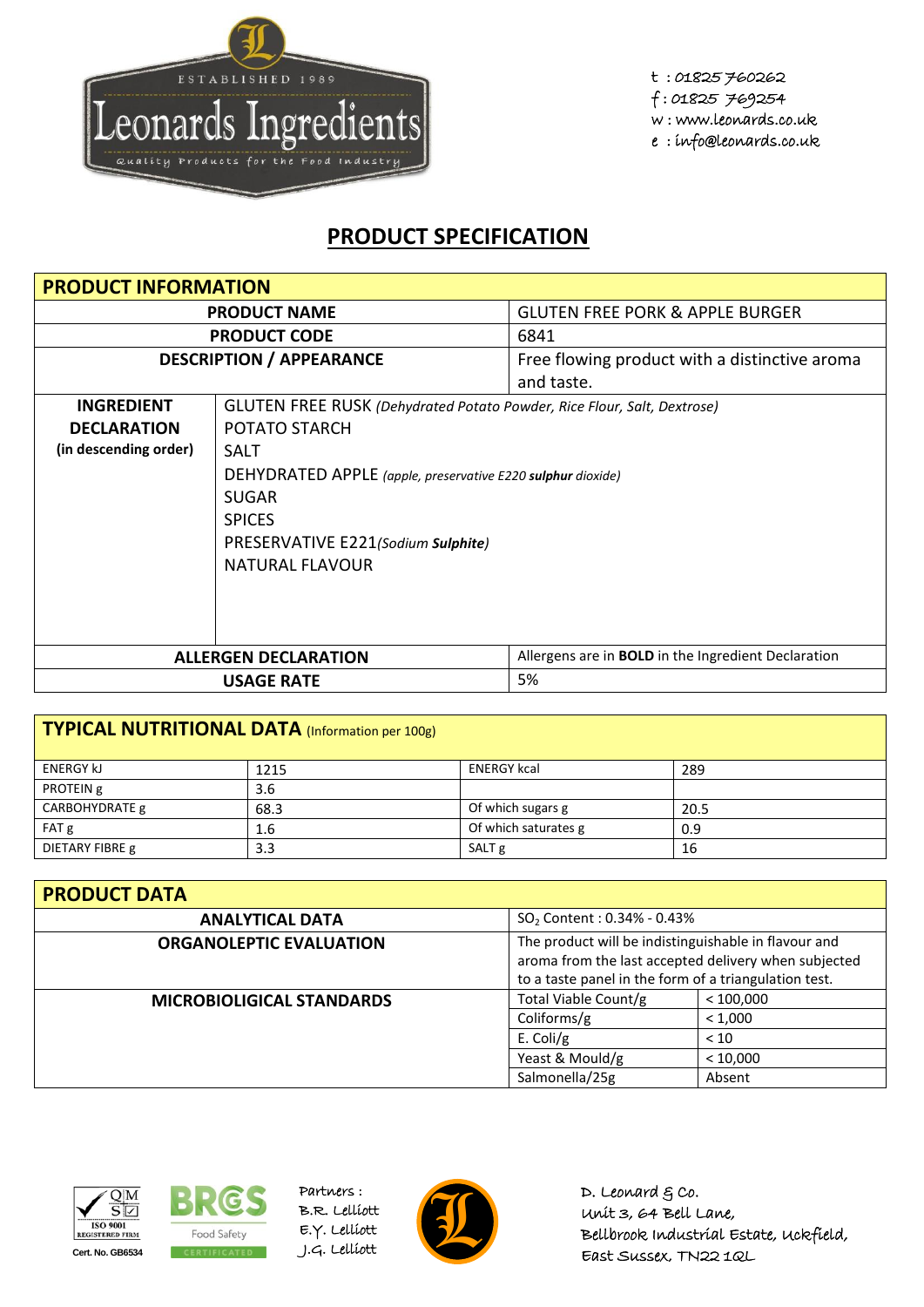

t : 01825 760262 f : 01825 769254 w : www.leonards.co.uk e : info@leonards.co.uk

| <b>STORAGE &amp; PACKAGING</b>    |                                                                                                                           |
|-----------------------------------|---------------------------------------------------------------------------------------------------------------------------|
| <b>PACKAGING</b>                  | EITHER: 0.454 Kg in a 200 gauge, food grade vacuum bag. Five bags in a plastic tub, and                                   |
|                                   | eight tubs in a single walled cardboard box. $OR: 4.54$ Kg double wrapped in 200 gauge, food                              |
|                                   | grade vacuum bag. Four bags packed into a double walled cardboard box.                                                    |
| <b>LABELLING</b>                  | Best Before Date, Batch Code, Product Name and Product Code, Weight                                                       |
| <b>STORAGE</b>                    | In sealed containers in a cool, dry place, away from direct sunlight and free from<br>infestation                         |
| <b>SHELF LIFE</b>                 | Twelve months from date of manufacture when stored under recommended conditions.                                          |
| <b>HANDLING PROCEDURES</b>        | Normal good manufacturing procedures for non hazardous food ingredients apply                                             |
| <b>LEGISLATION &amp; WARRANTY</b> | The product will be produced in accordance with all current relevant EU Legislation. The                                  |
| <b>STATEMENT</b>                  | information provided is given in good faith and is based upon the product data supplied by<br>the raw material suppliers. |
| <b>CONFIDENTIALITY</b>            | This specification and the information contained within it remains the property of D.                                     |
|                                   | Leonard & Co. and must not be disclosed to any third party without the prior written                                      |
|                                   | consent of D. Leonard & Co.                                                                                               |

| <b>CONTAINS</b>                                             | Yes/No | <b>Source</b>   | <b>Present</b> | <b>Present</b> |
|-------------------------------------------------------------|--------|-----------------|----------------|----------------|
|                                                             |        |                 | on Line        | <b>On Site</b> |
| Cereals containing Gluten: wheat, rye, barley, oats, spelt, | N      |                 | ν              |                |
| kamut and their hybridized strains.                         |        |                 |                |                |
| <b>Eggs</b>                                                 | N      |                 | N              | N              |
| <b>Fish</b>                                                 | N      |                 | N              | N              |
| <b>Crustaceans</b>                                          | N      |                 | Ν              | N              |
| <b>Peanuts</b>                                              | N      |                 | N              | N              |
| Soybeans                                                    | N      |                 |                |                |
| Milk from all species                                       | N      |                 |                |                |
| <b>Nuts</b>                                                 | N      |                 | Ν              | N              |
| <b>Celery</b>                                               | N      |                 | v              |                |
| Mustard all forms originating from the mustard plant        | N      |                 | ٧              |                |
| including oils                                              |        |                 |                |                |
| Sesame seeds                                                | N      |                 | v              | v              |
| Sulphur dioxide and sulphites ( >10mg/kg)                   | v      | Sodium Sulphite | v              |                |
| <b>Lupins</b>                                               | N      |                 | N              | N              |
| <b>Molluscs</b>                                             | N      |                 | N              | N              |

| Raw Material Breakdown (additives and processing aids): |                                            |  |
|---------------------------------------------------------|--------------------------------------------|--|
| Ingredient                                              | <b>Contains</b>                            |  |
| Salt                                                    | Anticaking agent E535                      |  |
| Dehydrated Apple                                        | Apple, Preservative E220 (sulphur dioxide) |  |
|                                                         |                                            |  |

| <b>PRODUCT SUITABILITY</b> |  |                |                              |  |
|----------------------------|--|----------------|------------------------------|--|
| Vegetarians                |  | Halal          | $\checkmark$ - not certified |  |
| Vegan                      |  | Kosher         | $\checkmark$ - not certified |  |
| <b>Gluten Free</b>         |  | <b>GM Free</b> |                              |  |





Partners : B.R. Lelliott E.Y. Lelliott



D. Leonard  $g$  co. Unit 3, 64 Bell Lane, Bellbrook Industrial Estate, Uckfield, East Sussex, TN22 1QL